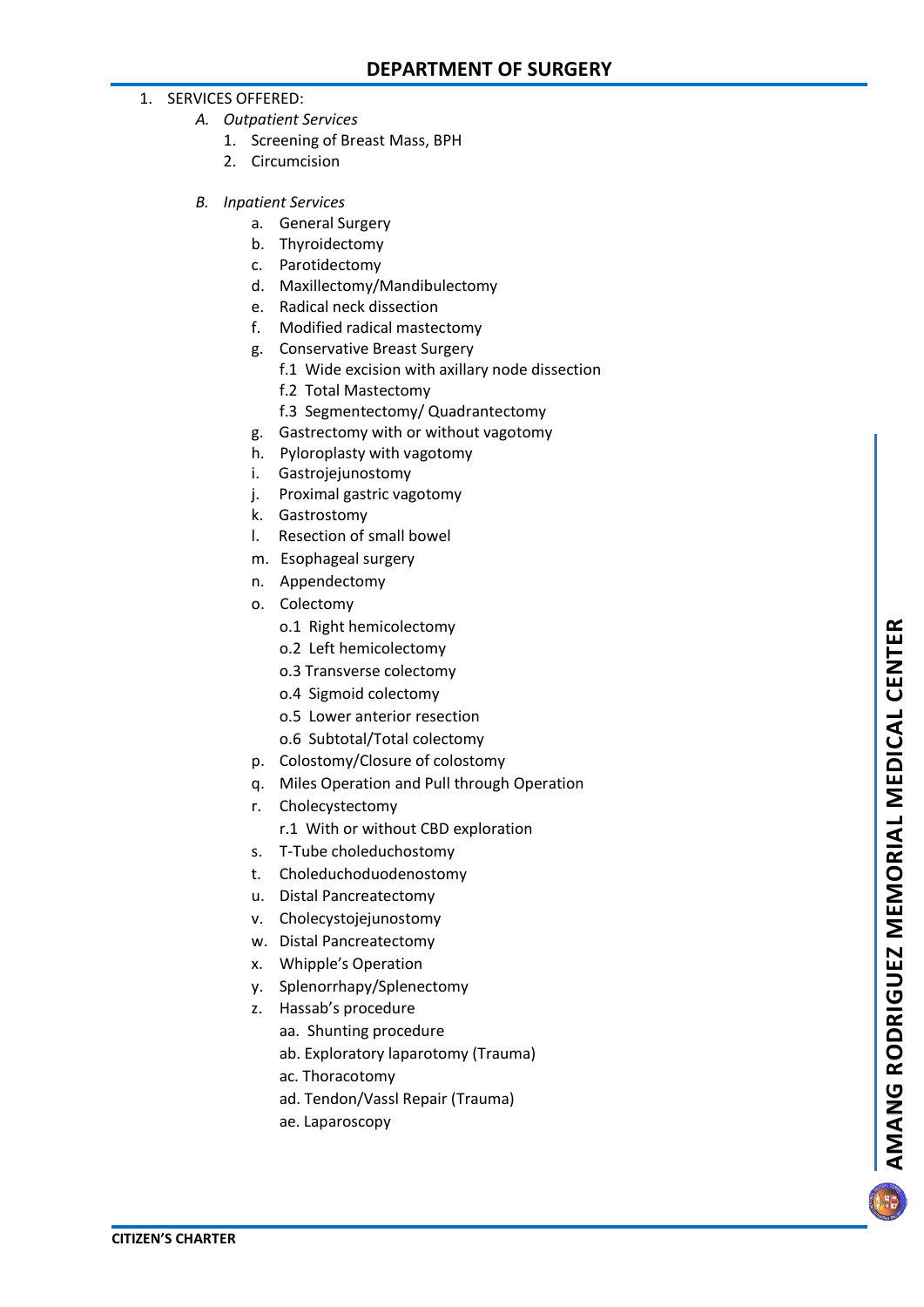- *C. Subspecialties:*
	- 1. Orthopedic Surgery
		- a. Open Reduction with Internal Fixation
		- b. Open Reduction with External Fixation (RAEF)
		- c. Close Reduction with without External Fixation
		- d. Total knee replacement
		- e. Partial /Total hip replacement
		- f. Laminectomy Amputation
		- g. Release of trigger finger
		- h. Application of Antibiotic beads (for osteomyelitis)
		- i. Arthroscopy
	- 2. Pediatric Surgery
		- a. Imperforate Anus
			- a.1 Colostomy
			- a.2 Posterior Saggital Anorectoplasty
			- a.3 Cut back anoplasty
		- b. Explor lap secondary to abdominal abnormalities
			- b.1 Duodenal atresia
			- b.2 Jejunal atresia
			- b.3 Mickel's Diverticulum
			- b.4 Intussusception
			- b.5 Intestinal obstruction
		- c. Intrathoracic Abnormalities c.1 Tracheoesophageal fistula repair
	- 3. Neurosurgery
		- a. Craniectomy
		- b. Crainiotomy
		- c. VP Shunting
		- d. Transphenoidal resection of pineal tumor
		- e. Laminectomy
	- 4. Thoracovascular Surgery
		- a. Thoracotomy
		- b. Sternotomy
		- c. Creation of AV fistula
		- d. Subclavian Catheterization
		- e. Shunting Lipectomy (per request)
		- f. Repair of major vessels
		- g. Vein stripping
		- h. Sapheouse vein graft
	- 5. Plastic Surgery
		- a. Chieloplasty
		- b. Palatoplasty
		- c. Skin Grafting